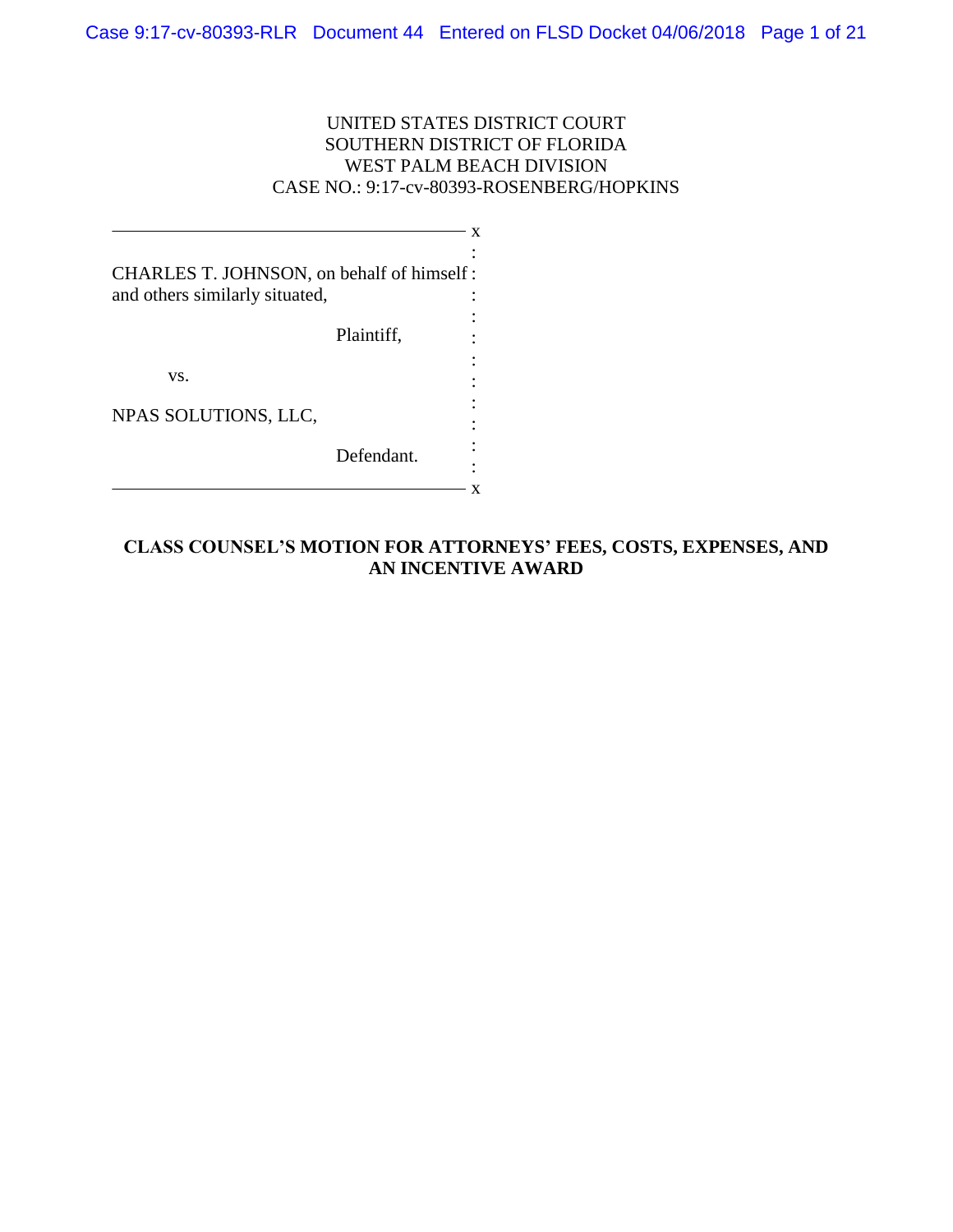# **Table of Contents**

| This Court should approve class counsel's request for an award of attorneys' fees.  1<br>I.     |
|-------------------------------------------------------------------------------------------------|
| The Johnson factors support class counsel's request for an award of attorneys' fees 3<br>A.     |
| 1.                                                                                              |
| 2.                                                                                              |
| 3.                                                                                              |
| Class counsel relied on particular skill and experience in performing the legal<br>4.           |
| The time spent on this matter limited counsel's ability to work on other matters.  9<br>5.      |
| The award requested here is on par with awards in similar TCPA settlements.  9<br>6.            |
| 7.                                                                                              |
| 8.                                                                                              |
| Additional factors support class counsel's request for an award of attorneys' fees equal<br>B.  |
| This Court should approve class counsel's request for an incentive awards to Mr. Johnson<br>II. |
| This Court should approve class counsel's request for reimbursement of litigation costs<br>III. |
|                                                                                                 |
|                                                                                                 |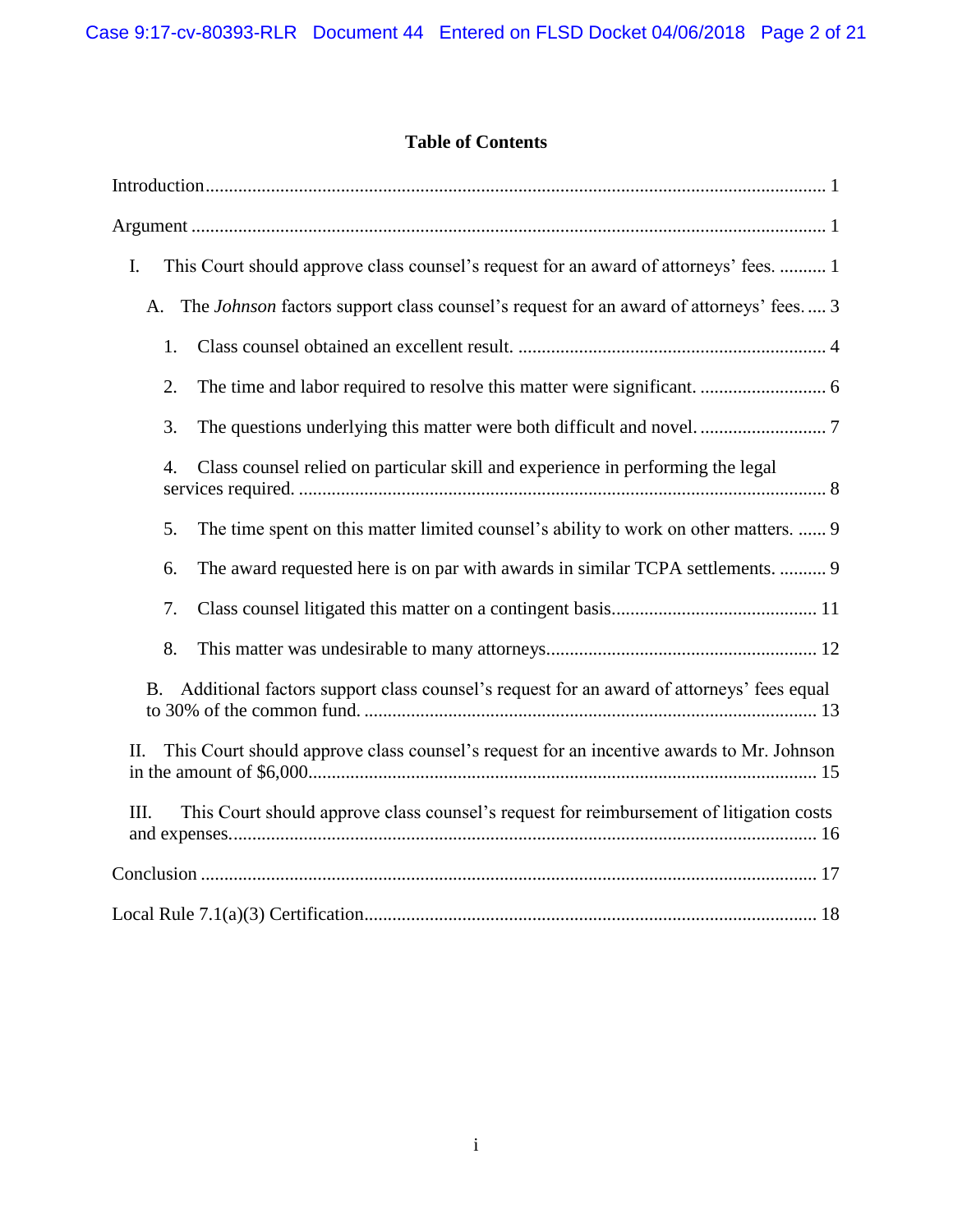### **Introduction**

<span id="page-2-0"></span>For their efforts over the past year to secure the settlement presented—which resulted in NPAS Solutions, LLC ("NPAS Solutions") agreeing to pay \$1.432 million into a non-reversionary settlement fund for the benefit of consumers nationwide—class counsel seek an award of attorneys' fees amounting to 30% of the settlement fund, reimbursement of their reasonable litigation costs and expenses in the amount of \$3,475.52, and an incentive award in the amount of \$6,000 to class representative Charles T. Johnson. Class counsel's requests are reasonable, justified, and in line with awards approved in analogous Telephone Consumer Protection Act  $("TCPA")$  class actions.<sup>1</sup>

#### **Argument**

### <span id="page-2-2"></span><span id="page-2-1"></span>**I. This Court should approve class counsel's request for an award of attorneys' fees.**

The Supreme Court "has recognized consistently that a litigant or a lawyer who recovers a common fund for the benefit of persons other than himself or his client is entitled to a reasonable attorney's fee from the fund as a whole." *Boeing Co. v. Van Gemert*, 444 U.S. 472, 478 (1980). The Eleventh Circuit agrees: "Attorneys in a class action in which a common fund is created are entitled to compensation for their services from the common fund, but the amount is subject to court approval." *Camden I Condo. Ass'n, Inc. v. Dunkle*, 946 F.2d 768, 771 (11th Cir. 1991) (citing Fed. R. Civ. P. 23(e)); *see also Gevaerts v. TD Bank, N.A.*, No. 11:14-cv-20744-RLR, 2015 WL 6751061, at \*10 (S.D. Fla. Nov. 5, 2015) (Rosenberg, J.) ("It is well established that when a

 $\overline{\phantom{a}}$ 

 $1$  The class notice specifically informed class members that class counsel would seek an award of attorneys' fees in an amount up to 30% of the settlement fund, and reimbursement of litigation costs and expenses not to exceed \$6,000. The notices also stated that Mr. Johnson would seek an incentive award of \$6,000. Only one Class Member—out of nearly 180,000—objected to the requested attorneys' fees and incentive award. That lone objection, filed by an attorney who is a known "serial objector" to class action settlements, is addressed through a separate filing.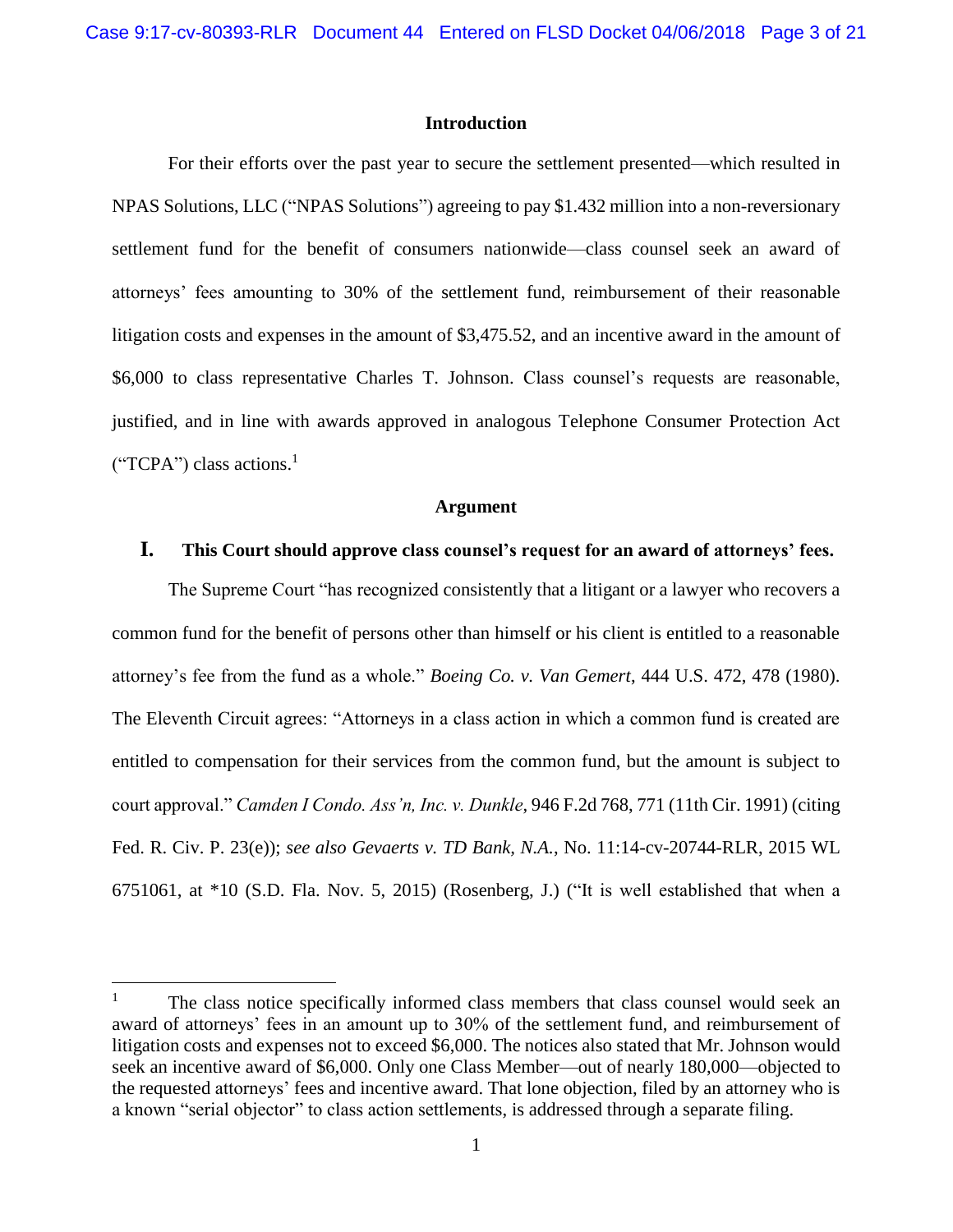representative party has conferred a substantial benefit upon a class, counsel is entitled to attorneys' fees based upon the benefit obtained.").

To that end, the Supreme Court acknowledged that "common fund fee awards should be computed as a fair percentage of the fund." *Camden I Condo. Ass'n, Inc.*, 946 F.2d at 774 (citing *Blum v. Stenson*, 465 U.S. 886, 900 (1984)); *see also Mashburn v. Nat'l Healthcare, Inc.*, 684 F. Supp. 679, 689 (M.D. Ala. 1988) ("Indeed, every Supreme Court case addressing the computation of a common fund fee award has determined such fees on a percentage of the fund bases."). And with reference not only to *Blum*, but to other decisions endorsing a percentage-of-the-fund calculation, the Eleventh Circuit stated: "[I]n this circuit, attorneys' fees awarded from a common fund shall be based upon a reasonable percentage of the fund established for the benefit of the class." *Camden I Condo. Ass'n, Inc.*, 946 F.2d at 774. (rejecting the use of lodestar analysis for determination of fees in common fund cases); *see also Columbus Drywall & Insulation, Inc. v. Masco Corp.*, No. 1:04-CV-3066-JEC, 2008 WL 11234103, at \*2 (N.D. Ga. Mar. 4, 2008) ("Since 1991, the Eleventh Circuit has required district courts in this circuit to follow the 'percentage of the fund' approach to awarding fees in class action cases.").

"[T]here is[, however,] no hard and fast rule mandating a certain percentage of a common fund which may reasonably be awarded as a fee[.]" *Camden I Condo. Ass'n, Inc.*, 946 F.2d at 774. Rather, "the amount of any fee must be determined upon the facts of each case." *Id*. To make this determination, "the *Johnson* factors [may be] appropriately used in evaluating, setting, and reviewing percentage fee awards in common fund cases." *Id.* at 775. In addition, other factors such as "the time required to reach a settlement, whether there are any substantial objections by class members or other parties to the settlement terms or the fees requested by counsel, any non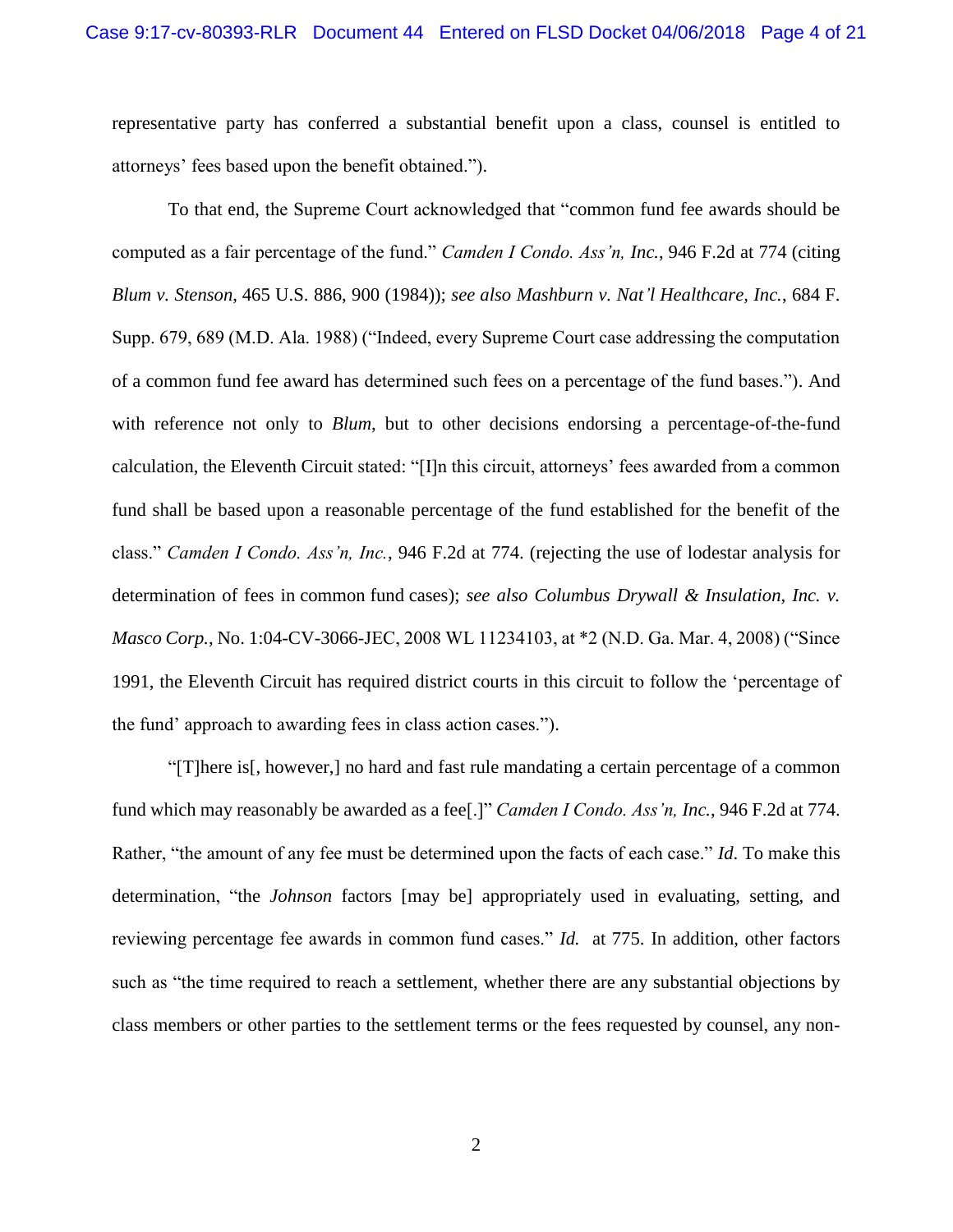monetary benefits conferred upon the class by the settlement, and the economics involved in prosecuting a class action," are also pertinent. *Id*.

Against this backdrop, "[t]o avoid depleting the funds available for distribution to the class, an upper limit of 50% of the fund may be stated as a general rule, although even larger percentages have been awarded." *Wreyford v. Citizens for Transp. Mobility, Inc.*, No. 1:12-CV-2524-JFK, 2014 WL 11860700, at \*1 (N.D. Ga. Oct. 16, 2014).

Here, class counsel respectfully requests an award of attorneys' fees equal to 30% of the common fund.

# <span id="page-4-0"></span>**A. The** *Johnson* **factors support class counsel's request for an award of attorneys' fees.**

While "factors which will impact upon the appropriate percentage to be awarded as a fee in any particular case will undoubtedly vary," *Camden I Condo. Ass'n, Inc*., 946 F.2d at 775, "the *Johnson* factors continue to be appropriately used in evaluating, setting, and reviewing percentage fee awards in common fund cases." *Id*. at 775; *see also Columbus Drywall & Insulation, Inc*., 2008 WL 11234103, at  $*2$  ("In deciding what percentage of the fund to award, the court may consider the twelve factors in *Johnson v. Ga. Highway Express, Inc.*, 488 F.2d 714 (5th Cir. 1974)).

The *Johnson* factors include the amount involved and the results obtained; the time and labor required; the novelty and difficulty of the questions; the skill requisite to perform the legal service properly; the preclusion of other employment by the attorney due to acceptance of the case; the customary fee; whether the fee is fixed or contingent; time limitations imposed by the client or the circumstances; the experience, reputation, and ability of the attorneys; the undesirability of the case; the nature and length of the professional relationship with the client; and awards in similar cases. *Johnson*, 488 F.2d at 717-19. However, the *Johnson* factors were developed in the statutory fee context, and "the inherent differences between statutory fee and common fund cases could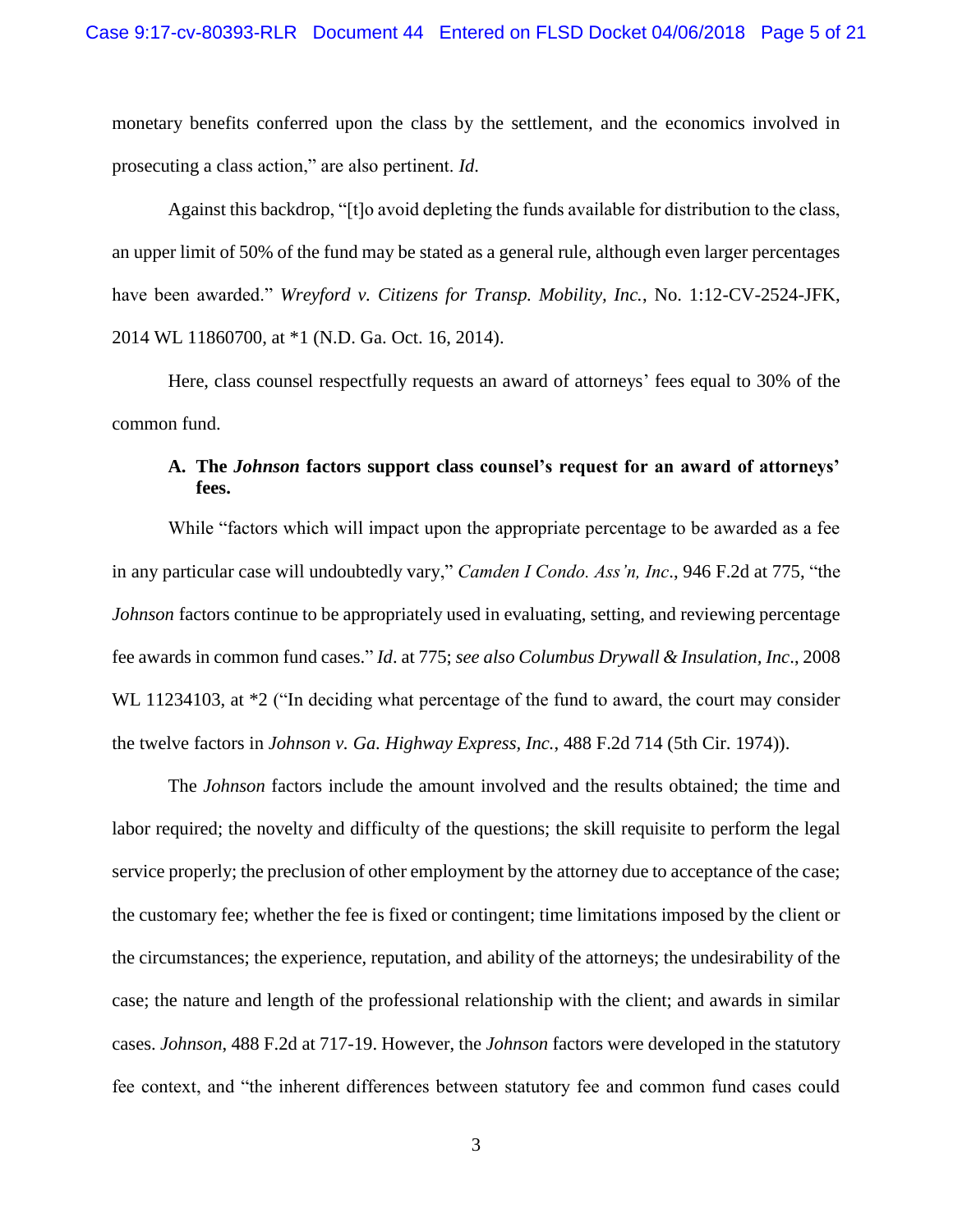justify a trial judge's decision to assign different relative weights to those factors in the two types of cases." *Brown v. Phillips Petroleum Co.*, 838 F.2d 451, 456 (10th Cir. 1988). Moreover, "[r]arely are all of the *Johnson* factors applicable; this is particularly so in a common fund situation." *Uselton v. Commercial Lovelace Motor Freight, Inc.*, 9 F.3d 849, 854 (10th Cir. 1993).

### **1. Class counsel obtained an excellent result.**

<span id="page-5-0"></span>"The most important element in determining the appropriate fee to be awarded class counsel out of a common fund is the result obtained for the class through the efforts of such counsel." *In re Domestic Air Transp. Antitrust Litig.*, 148 F.R.D. 297, 351 (N.D. Ga. 1993); *see also Mashburn*, 684 F. Supp. at 693 ("The critical element in determining the appropriate fee to be awarded class counsel out of a common fund is the result obtained for the class through the efforts of such counsel."); *accord Pinto v. Princess Cruise Lines, Ltd.*, 513 F. Supp. 2d 1334, 1342 (S.D. Fla. 2007) ("The result achieved is a major factor to consider in making a fee award.").

Here, in the face of many significant legal hurdles discussed *infra*, *see* Argument, Section I.A.3, class counsel obtained an excellent result for Class Members. From the outset, the nonreversionary cash settlement fund, which totals \$1.432 million, is significant. *See* Declaration of Michael L. Greenwald, ¶ 60, attached as Exhibit A. This alone is noteworthy, considering the changing legal landscape in which class counsel litigated this matter. *See, e.g.*, *ACA Int'l v. Fed. Commc'ns Comm'n*, No. 15-1211, 2018 WL 1352922 (D.C. Cir. Mar. 16, 2018).

As well, the settlement compares favorably, on a per-class member basis (calculated by dividing the total settlement fund by the number of potential class members), to similar TCPA class action settlements. Indeed, dividing the \$1.432 million fund by 179,642 potential class members yields approximately \$8 per person. *Compare with, e.g.*, *Prather v. Wells Fargo Bank, N.A.*, No. 1:15-cv-04231-SCJ, 2017 WL 770132 (N.D. Ga. Feb. 24, 2017) (\$4.65 per class member); *Luster v. Wells Fargo Dealer Servs., Inc.*, No. 1:15-cv-01058-TWT, ECF No. 60 (N.D.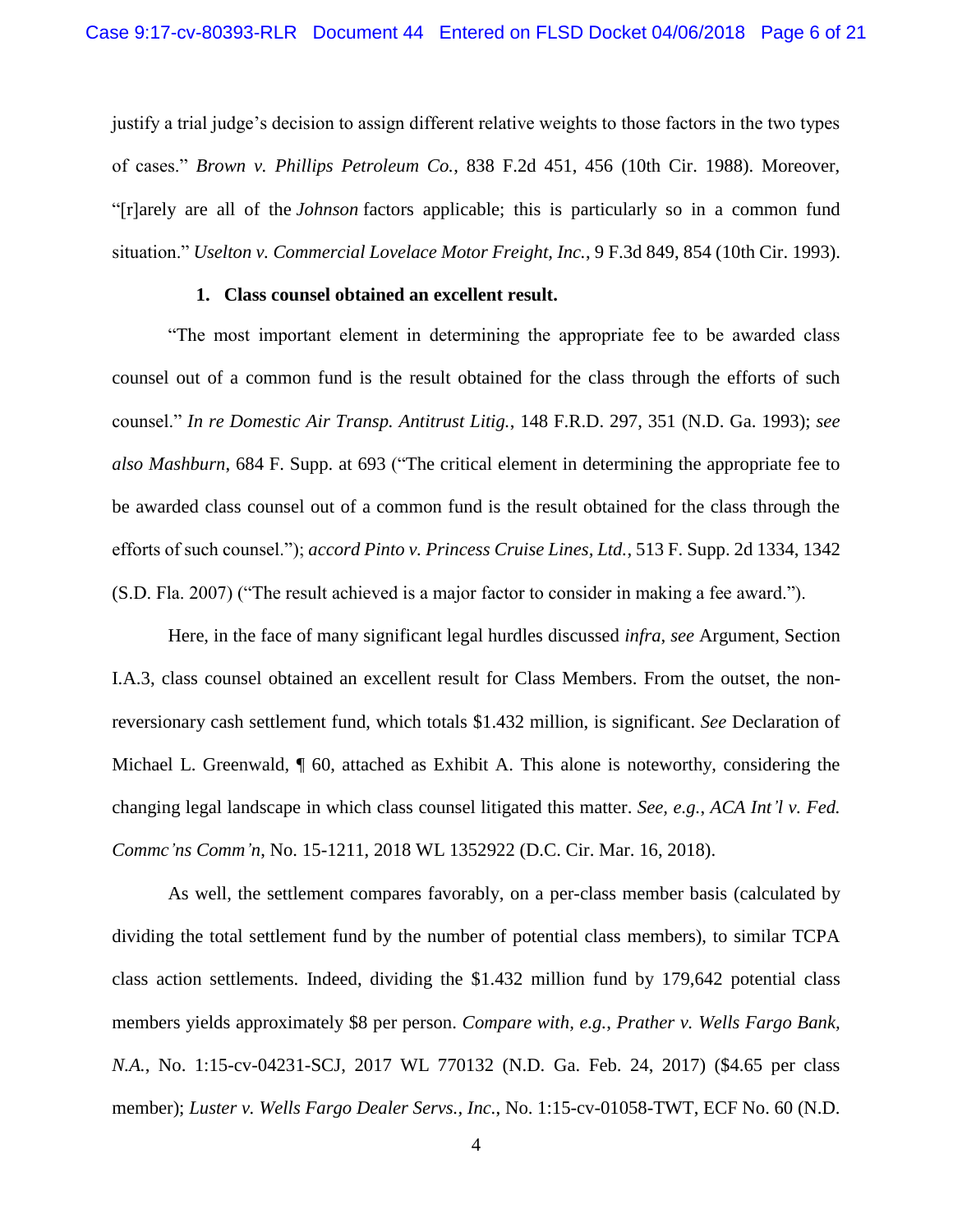Ga. Feb. 23, 2017) (\$4.65 per class member); *Cross v. Wells Fargo Bank, N.A.*, No. 2:15-cv-01270-RWS, 2016 WL 5109533 (N.D. Ga. Sept. 13, 2016) (\$4.75 per class member); *Markos v. Wells Fargo Bank, N.A.*, No. 1:15-cv-01156-LMM, 2016 WL 4708028 (N.D. Ga. Sept. 7, 2016) (\$4.95 per class member); *Picchi v. World Fin. Network Bank*, No. 11-CV-61797-CIV-Altonaga/O'Sullivan (S.D. Fla.) (\$2.63 per class member); *Wilkins v. HSBC Bank Nev., N.A.*, No. 14-190, 2015 WL 890566 (N.D. Ill. Feb. 27, 2015) (\$4.41 per class member).

Also important, the settlement here provides participating Class Members with real monetary relief—an estimated \$79.33 per claimant after deducting all settlement costs, despite the purely statutory damages at issue—damages that courts have deemed too small to incentivize individual actions. *See, e.g.*, *Palm Beach Golf Ctr.-Boca, Inc. v. Sarris*, 311 F.R.D. 688, 699 (S.D. Fla. 2015) (noting that the small potential recovery in individual TCPA actions reduced the likelihood that class members will bring suit); *St. Louis Heart Center, Inc. v. Vein Ctrs. for Excellence, Inc.*, No. 12-174, 2013 WL 6498245, at \*11 (E.D. Mo. Dec. 11, 2013) (explaining that because the statutory damages available to each individual class member are small, it is unlikely that the class members have interest in individually controlling the prosecution of separate actions); *Siding & Insulation Co. v. Beachwood Hair Clinic, Inc.*, 279 F.R.D. 442, 446 (N.D. Ohio 2012) (stating that since each class member is unlikely to recover more than a small amount, they are unlikely to bring individual suits under the TCPA). This means that because of the settlement at hand more than 9,540 consumers will receive significant cash relief they otherwise would likely never have pursued on their own.

In sum, the settlement here represents an objectively excellent recovery for the class. *See Markos v. Wells Fargo Bank, N.A.*, No. 1:15-cv-01156-LMM, 2017 WL 416425, at \*4 (N.D. Ga. Jan. 30, 2017) (finding that the cash recovery of \$24 per claimant in a TCPA class action—less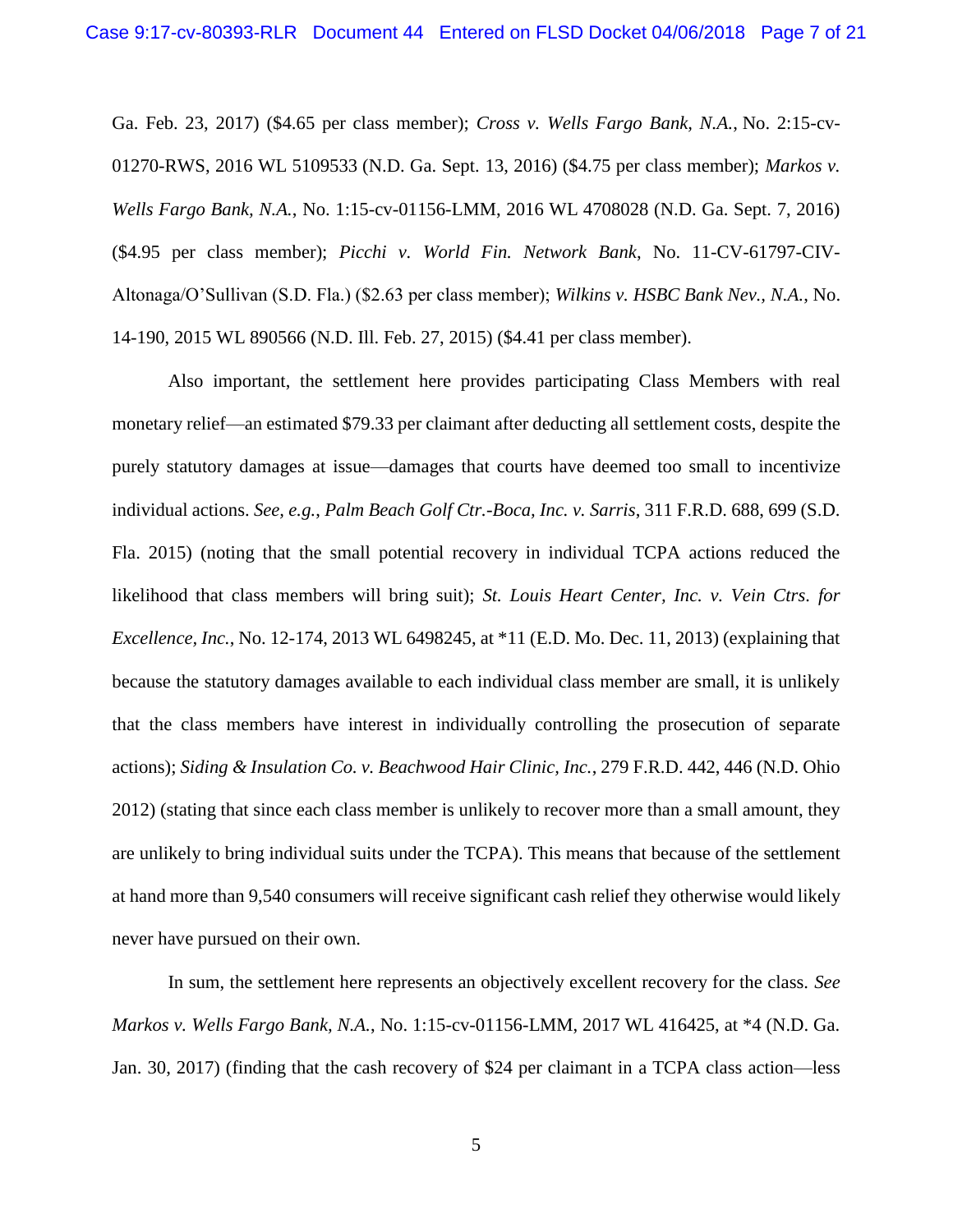than one-third of what participating Class Members will receive here—is "an excellent result when compared to the issues Plaintiffs would face if they had to litigate the matter").

#### **2. The time and labor required to resolve this matter were significant.**

<span id="page-7-0"></span>Although the time and labor required "is an essential touchstone for recovery in a statutory fee case where reasonableness is measured in part by reference to the lodestar analysis," *Brown*, 838 F.2d at 456, in a common fund case "the amount involved . . . and the results obtained may be given greater weight when, as in this case, the trial judge determines that the recovery was highly contingent and that the efforts of counsel were instrumental in realizing recovery on behalf of the class." *Id*. In other words, the "'time and labor involved' factor need not be evaluated using the lodestar formulation when, in the judgment of the trial court, a reasonable fee is derived by giving greater weight to other factors, the basis of which is clearly reflected in the record." *Id*.

Nonetheless, class counsel spent significant time on this matter. This case has been pending for more than one year, and involved motion practice, fact discovery, and expert discovery before the parties reached a settlement. *See* Ex. A, ¶¶ 42-57, 68. More specifically, class counsel devoted significant time and resources to this case, including: (a) conducting an investigation into the underlying facts regarding Mr. Johnson's claims and the class members' claims; (b) preparing a class action complaint; (c) researching the law pertinent to class members' claims and NPAS Solutions' defenses; (d) preparing an amended class action complaint; (e) preparing and serving initial written discovery requests, negotiating NPAS Solutions' discovery responses and production of documents, and gathering documents and information relevant to NPAS Solutions' discovery requests to Mr. Johnson; (f) researching issues related to class certification, including strategies for how to best satisfy the requirements of Rule 23; (g) engaging an expert witness and working with Mr. Johnson's expert on her report; (h) negotiating the parameters of the class action settlement; (i) preparing of the parties' class action settlement agreement, along with the proposed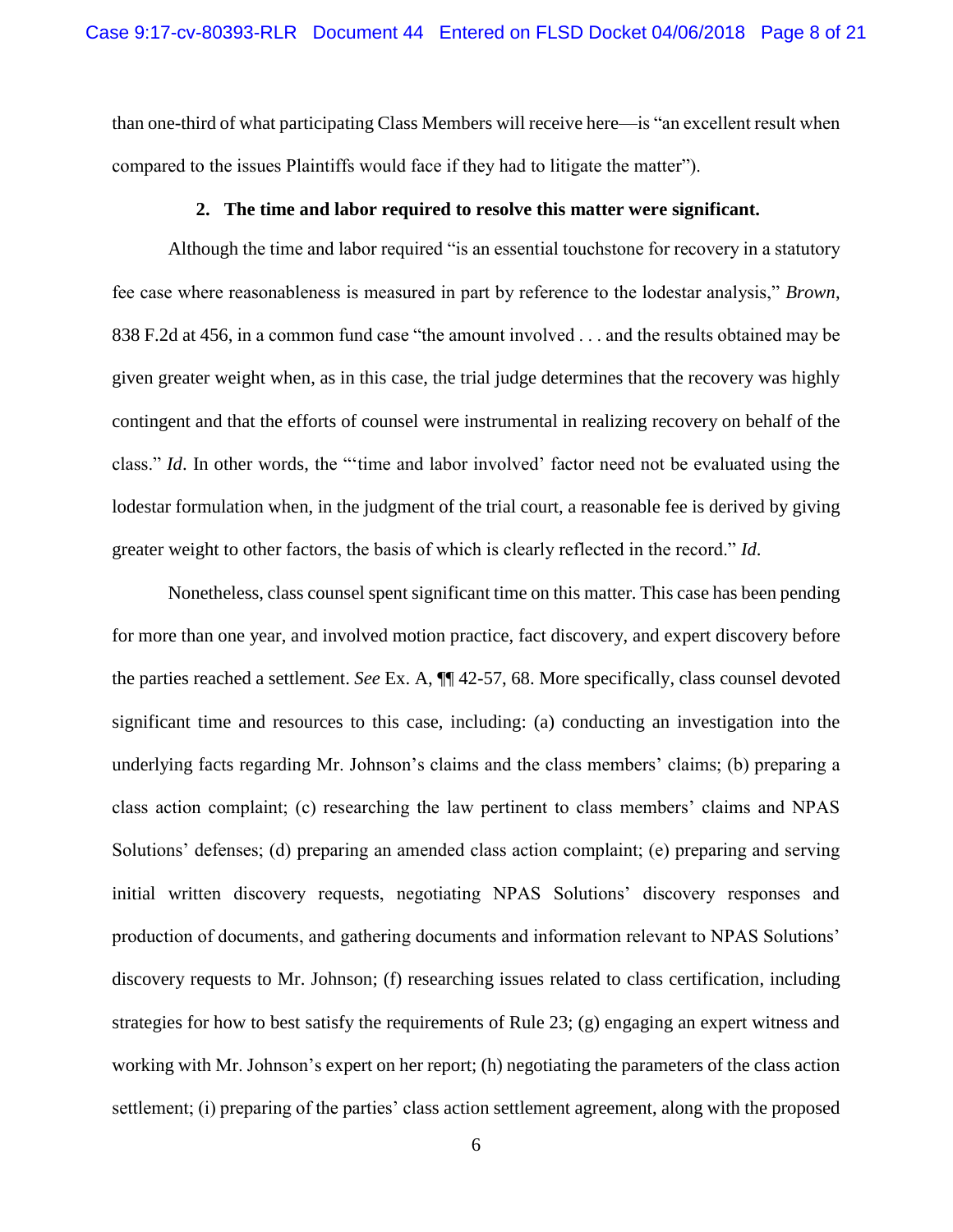class notice and claim form; (j) preparing Mr. Johnson's motion for preliminary approval of the class action settlement; (k) preparing Mr. Johnson's motion for final approval of the class action settlement; (l) preparing Mr. Johnson's motion for approval of an award of attorneys' fees, reimbursement of expenses, and an incentive award; (m) conferring with the class administrator to oversee the notice, claims, and administration process, including negotiating a hard cap on notice and administration costs; (n) repeatedly conferring with Mr. Johnson throughout this case; and (o) conferring with class members to answer questions about the settlement process. *Id*., ¶ 68.

Class counsel's time and labor involved in reaching the ultimate conclusion to this matter was therefore substantial, and support the attorneys' fee award that class counsel requests.

### **3. The questions underlying this matter were both difficult and novel.**

<span id="page-8-0"></span>This matter involved many legal questions, most of which were difficult, and several of which are novel.

For example, NPAS Solutions made a host of arguments that the value of Class Members' claims should be severely discounted, if not eliminated entirely. To that end, at the time of the settlement, the D.C. Circuit Court of Appeals was weighing a consolidated appeal of the Federal Communications Commission's July 10, 2015 Declaratory Ruling and Order ("2015 FCC Order"). An adverse ruling by the D.C. Circuit could have had profoundly negative consequences for Mr. Johnson's claims. For example, the D.C. Circuit could have adopted the position that the term "called party" under the TCPA refers to the intended recipient of a call, and not the person actually called. Such an interpretation could have done away with, or significantly curtailed, the viability of wrong number TCPA claims, like those asserted by Mr. Johnson and Class Members here.

Correspondingly, the 2015 FCC Order included a one-call safe harbor for calls made to reassigned cellular telephone numbers, like those at issue here. Because of this safe harbor, NPAS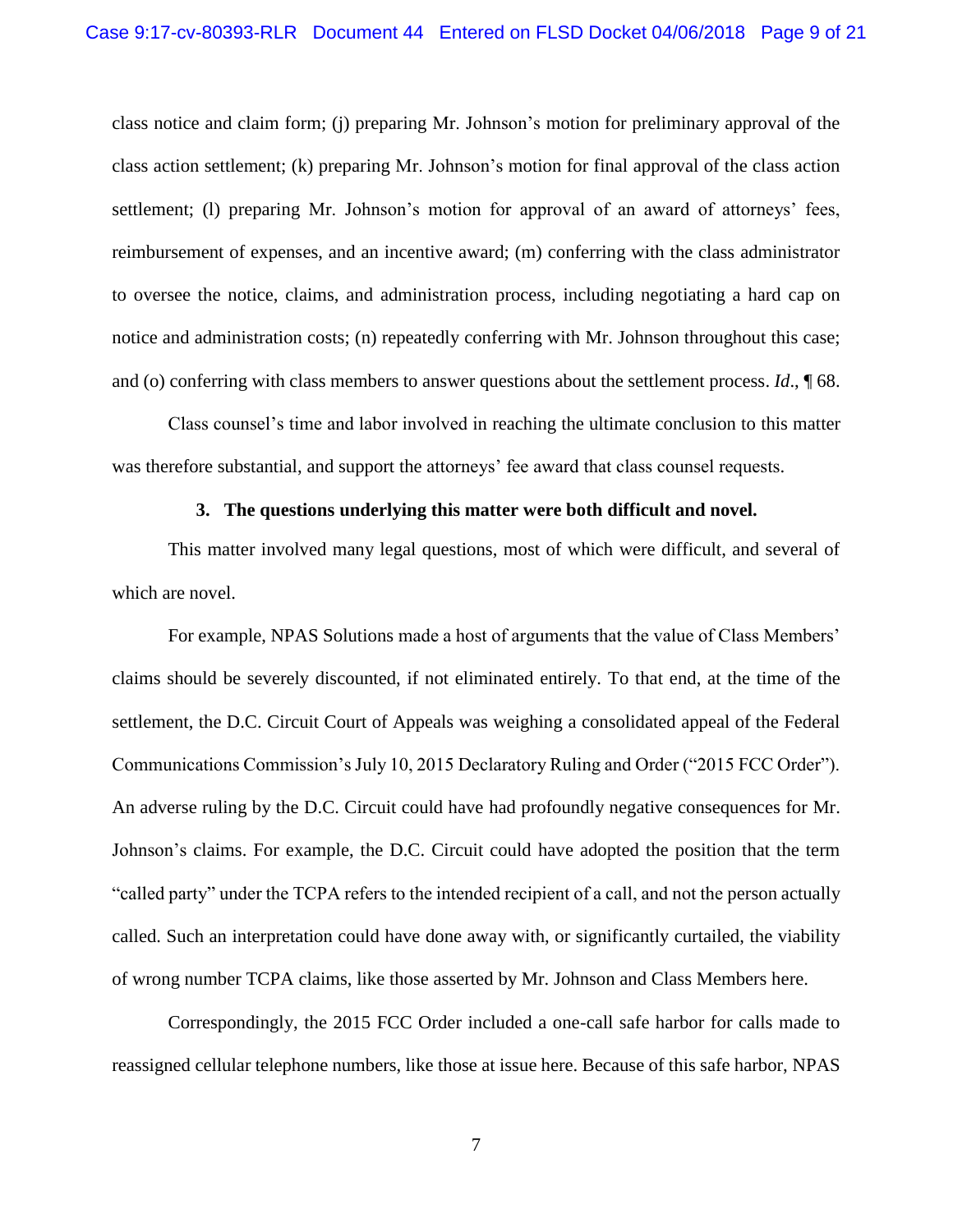Solutions may have had a viable defense to many of the calls it made to Class Members. Moreover, the FCC may now buttress this safe harbor to exempt additional calls from liability.

Arguing in favor of mitigation of any damages, NPAS Solutions also contended that it maintains robust safeguards to ensure compliance with the TCPA. While NPAS Solutions vehemently disputes any liability, to the extent any violations did occur, NPAS Solutions would argue that any violation of the TCPA was unintentional and would not support increased statutory damages.

Finally, Mr. Johnson faced significant risks in obtaining class certification. Specifically, NPAS Solutions was likely to assert that the class would not be ascertainable and that individual issues predominated over common questions of law and fact. Notably, some courts in the Eleventh Circuit have refused to certify contested TCPA class actions, making the likelihood of certification here uncertain. *See, e.g.*, *Shamblin v. Obama for Am.*, No. 8:13-cv-2428-T-33TBM, 2015 WL 1909765, at \*8 (M.D. Fla. Apr. 27, 2015); *Balthazor v. Central Credit Servs., Inc.*, No. 07-61822, 2012 WL 6725872, at \*3-4 (S.D. Fla. Dec. 27, 2012). And this uncertainty is compounded by the fact that the Eleventh Circuit has not issued a published opinion on the issue of ascertainability in consumer protection class actions.

In short, many of the issues underlying this matter involve difficult and unsettled legal questions, which are at the forefront of class action, constitutional, and consumer protection law, further underscoring the value of the services provided by class counsel.

### **4. Class counsel relied on particular skill and experience in performing the legal services required.**

<span id="page-9-0"></span>"[T]he prosecution and management of a complex national class action requires unique legal skills and abilities." *Columbus Drywall & Insulation, Inc. v. Masco Corp.*, No. 1:04-CV-3066-JEC, 2012 WL 12540344, at \*4 (N.D. Ga. Oct. 26, 2012) (internal citation omitted). Here,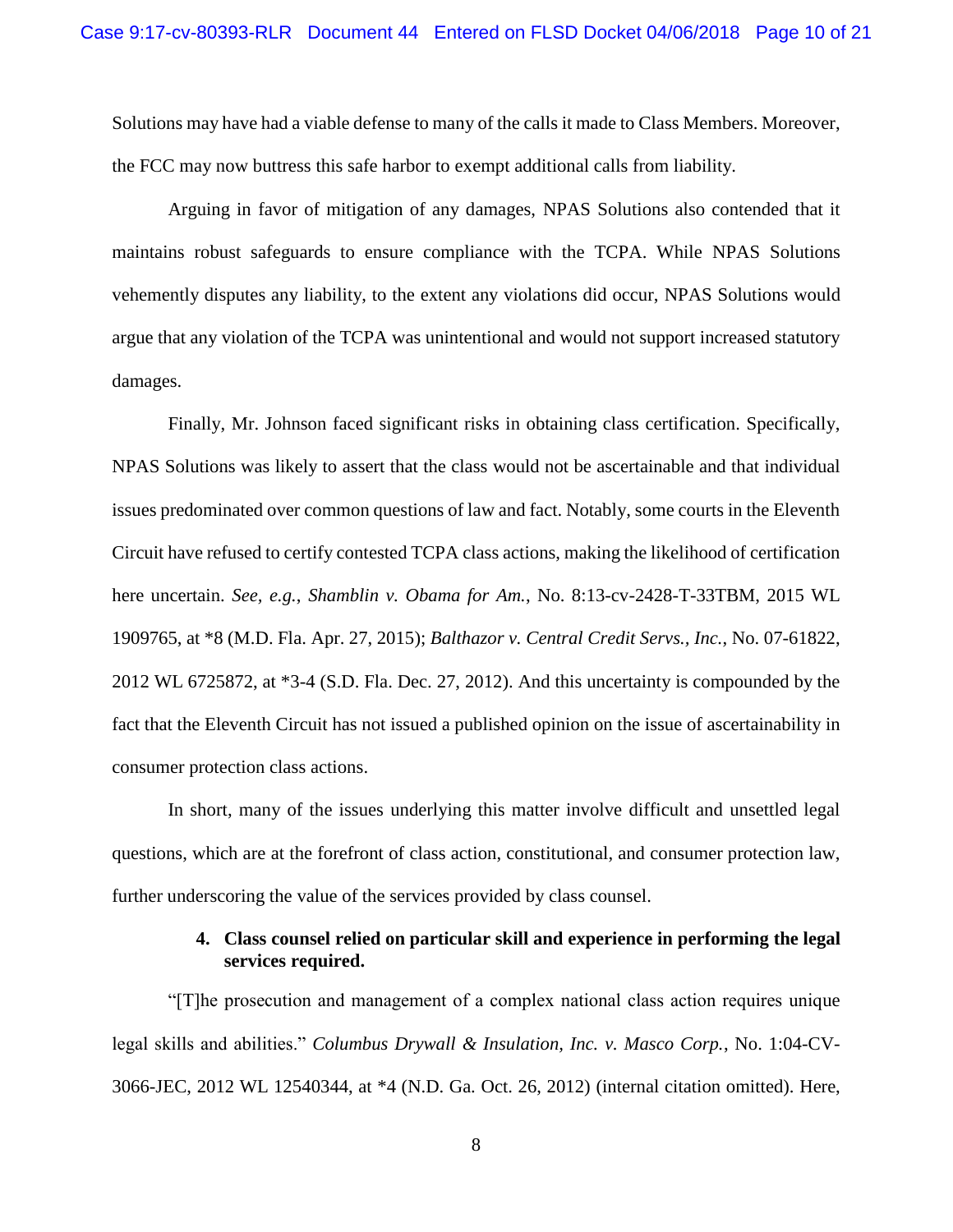Mr. Johnson's attorneys—who have been appointed class counsel in a host of class actions under the TCPA—relied on their particular skill in litigating and negotiating the settlement. *See* Ex. A, ¶¶ 10-41. Class counsel's substantial experience and skill support the requested fee award.

# **5. The time spent on this matter limited counsel's ability to work on other matters.**

<span id="page-10-0"></span>"[S]ubstantial and concentrated time investment by plaintiffs' counsel would tend to preclude other lucrative opportunities, thus warranting a higher percentage of the fund." *Columbus Drywall & Insulation, Inc*., 2008 WL 11234103, at \*2. This is the case here, as class counsel have expended a significant amount of time to ultimately obtain the results achieved for the class. *See*  Ex. A, ¶¶ 42-58, 68; *see Gevaerts*, 2015 WL 6751061, at \*13 ("It is uncontroverted that the attorney time spent on the Action was time that could not be spent on other matters. Consequently, this factor supports the requested fee."); *accord Lucken Family Ltd. P'ship, LLLP v. Ultra Res., Inc.*, No. 09-CV-01543-REB-KMT, 2010 WL 5387559, at \*5 (D. Colo. Dec. 22, 2010) ("Because of the number of hours that class counsel have been required to devote to this case, class counsel necessarily were precluded from handling other litigation matters during that time.").

#### **6. The award requested here is on par with awards in similar TCPA settlements.**

<span id="page-10-1"></span>"Numerous recent decisions within this Circuit have awarded attorneys' fees up to (and at times in excess of) 30 percent." *In re Checking Account Overdraft Litig.*, 830 F. Supp. 2d 1330, 1365 (S.D. Fla. 2011). Class counsel's request for an award of attorneys' fees in the amount of 30% of the \$1.432 million common fund, therefore, is well within the range of fee awards affirmed by the Eleventh Circuit and approved by district courts within it. *See, e.g.*, *Waters v. Int'l Precious Metals Corp.*, 190 F.3d 1291, 1292-98 (11th Cir. 1999) (affirming award of one-third of a \$40 million settlement fund); *Morgan v. Public Storage*, No. 14-cv-21559-Ungaro/Otazo-Reyes, 2018 WL 1324690, at \*14 (S.D. Fla. Mar. 9, 2018) ("The Court finds that this factor supports a fee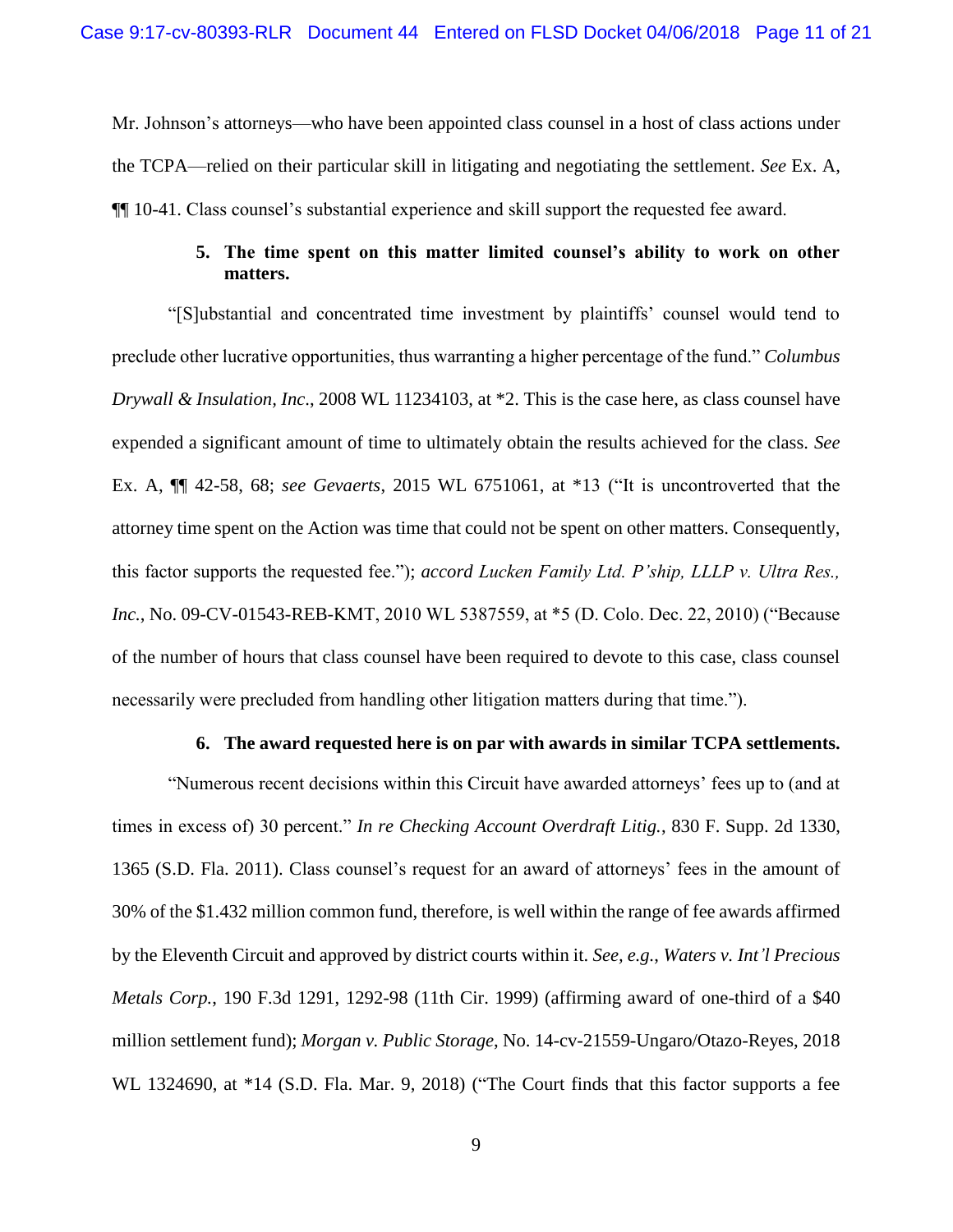award of 33% because it is consistent with attorneys' fees awards in federal class actions in this Circuit.") (collecting cases); *Legg v. Laboratory Corp. of Am. Holdings*, No. 14-61543-CIV-Rosenberg/Brannon, 2016 WL 3944069, at \*3 (S.D. Fla. Feb. 18, 2016) (awarding fees of onethird of settlement fund plus reimbursement of expenses); *Gevaerts*, 2015 WL 6751061, at \*10 (approving award of attorneys' fees of 30% of \$20 million common fund); *Allapattah Servs., Inc. v. Exxon Corp.*, 454 F. Supp. 2d 1185 (S.D. Fla. 2006) (awarding fees of 31 1/3% of \$1.06 billion settlement fund); *In re: Terazosin Hydrochloride Antitrust Litig.*, No. 99–1317–MDL–Seitz (S.D. Fla. Apr. 19, 2005) (awarding fees of one-third of settlement fund of over \$30 million); *In re: Managed Care Litig. v. Aetna*, MDL No. 1334, 2003 WL 22850070 (S.D. Fla. Oct. 24, 2003) (awarding fees and costs of 35.5% of settlement fund of \$100 million); *Gutter v. E.I. Dupont De Nemours & Co.*, No. 95–2152–Civ–Gold (S.D. Fla. May 30, 2003) (awarding fees of one-third of settlement fund of \$77.5 million).

Importantly, this analysis does not differ when limited to TCPA class actions. *See, e.g.*, *James v. JPMorgan Chase Bank, N.A.*, No. 8:15-cv-2424-T-23JSS, 2017 WL 2472499, at \*2 (M.D. Fla. June 5, 2017) (awarding attorneys' fees of 30% of the settlement fund, plus the reimbursement of litigation expenses); *Schwyhart v. AmSher Collection Servs., Inc.*, No. 2:15-cv-1175-JEO, 2017 WL 1034201 (N.D. Ala. Mar. 16, 2017) (awarding attorneys' fees of one-third of the settlement fund, plus the reimbursement of litigation expenses); *Markos*, 2017 WL 416425, at \*3 (awarding attorneys' fees amounting to 30% of the common fund because "the Settlement provides substantial benefits to the Settlement Class. Second, the Court finds the payment fair and reasonable in light of the work performed by Class Counsel."); *Soto v. The Gallup Org.*, No. 13 cv-61747, Dkt. No. 95 (S.D. Fla. Nov. 24, 2015) (awarding fee of one-third of settlement fund); *Guarisma v. ADCAHB Med. Coverages, Inc.*, No. 13-cv-21016, Dkt. No. 95 (S.D. Fla. June 24,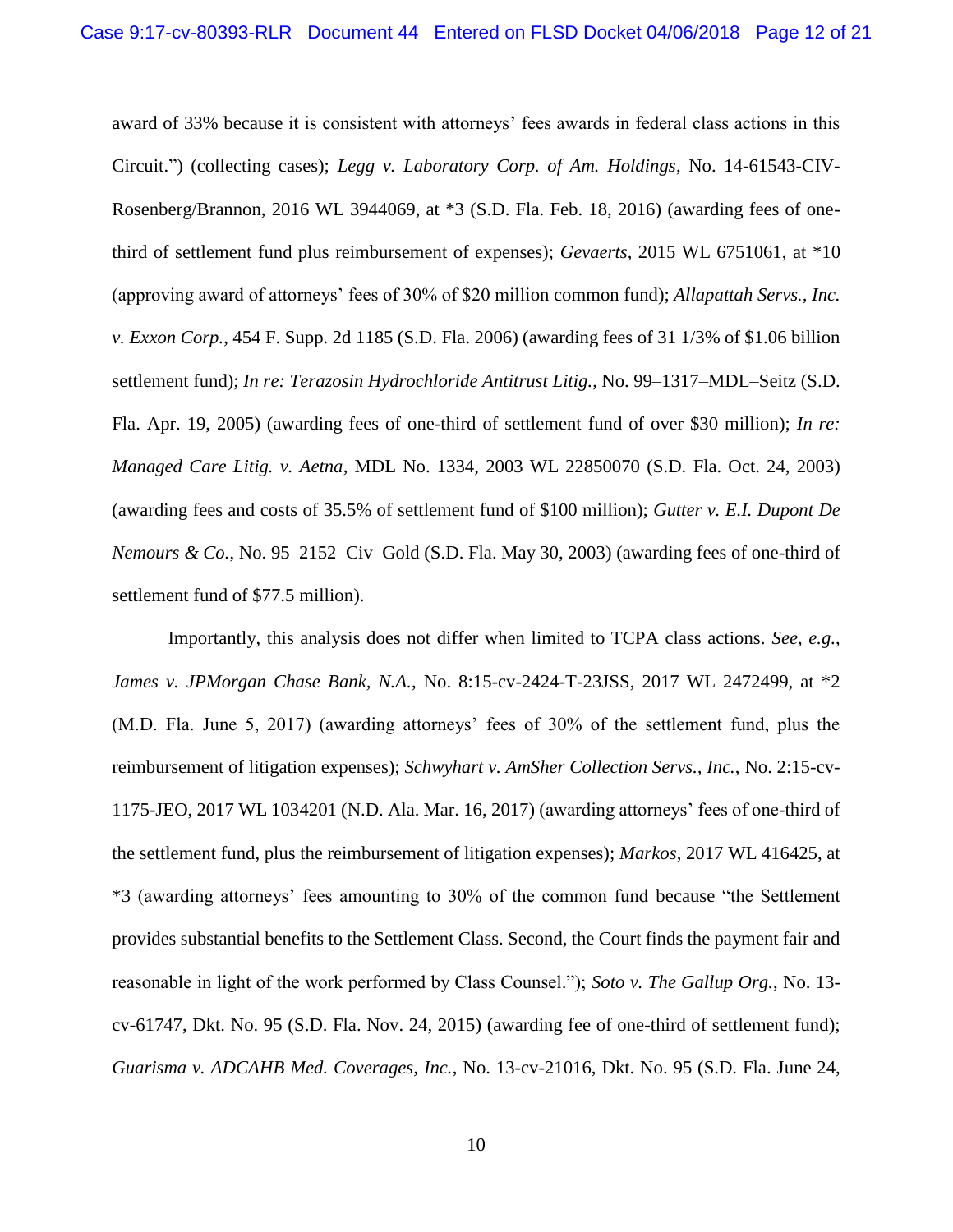$2015$ ) (same).<sup>2</sup> Class counsel's request, therefore, comports with customary fee awards in similar cases.

### **7. Class counsel litigated this matter on a contingent basis.**

<span id="page-12-0"></span>"Numerous cases recognize that the attorney's contingent fee risk is an important factor in determining the fee award." *Columbus Drywall & Insulation, Inc.*, 2008 WL 11234103, at \*3 (quoting *Ressler v. Jacobson*, 149 F.R.D. 651, 656 (M.D. Fla. 1992)). This is, in part, because even in ordinary cases "uncertain is the outcome," *id*., and the corresponding risk taken by counsel in connection with contingent fee arrangements—no assurance of payment—warrants a higher percentage of the fund. *Id*.

With this in mind, the Southern District of Florida observed:

A contingency fee arrangement often justifies an increase in the award of attorney's fees. This rule helps assure that the contingency fee arrangement endures. If this "bonus" methodology did not exist, very few lawyers could take on the representation of a class client given the investment of substantial time, effort, and money, especially in light of the risks of recovering nothing.

*Behrens v. Wometco Enters, Inc.*, 118 F.R.D. 534, 548 (S.D. Fla. 1988), *aff'd,* 899 F.2d 21 (11th

Cir. 1990) (internal citation omitted).

 $\overline{\phantom{a}}$ 

<sup>2</sup> *See also, e.g.*, *Ikuseghan v. Multicare Health Sys.*, No. C14-5539, 2016 WL 4363198, at \*2 (W.D. Wash. Aug. 16, 2016) (awarding 30%, plus costs); *Prater v. Medicredit, Inc.*, No. 4:14- CV-00159-ERW, 2015 WL 8331602, at \*3 (E.D. Mo. Dec. 7, 2015) (awarding one-third, plus costs); *Allen v. JPMorgan Chase Bank, N.A.*, No. 13-cv-8285, Dkt. No. 93 (N.D. Ill. Oct. 21, 2015) (awarding 33%); *Hageman v. AT&T Mobility LLC, et al.*, No. 1:13-cv-50, Dkt. No. 68 (D. Mont. Feb. 11, 2015) (awarding 33%); *Vendervort v. Balboa Capital Corp.*, 8 F. Supp. 3d 1200, 1210 (C.D. Cal. 2014) (awarding 33%); *Martin v. Dun & Bradstreet, Inc. et al*, No. 1:12-cv-00215, Dkt. No. 63 (N.D. Ill. Jan. 16, 2014) (awarding more than one-third); *Cummings v. Sallie Mae*, No. 1:12-cv-9984, Dkt. No. 91 (N.D. Ill. May 30, 2014) (awarding 33%); *Hanley v. Fifth Third Bank*, No. 1:12-cv-01612, Dkt. No. 86 (N.D. Ill. Dec. 23, 2013) (awarding 33%); *Desai v. ADT Sec. Servs., Inc.*, No. 1:11-cv-1925, Dkt. No. 243 (N.D. Ill. June 21, 2013) (awarding 33%); *Locklear Elec., Inc. v. Norma L. Lay*, No. 3:09-cv-00531, Dkt. No. 67 (S.D. Ill. Sept. 8, 2010) (awarding one-third); *CE Design Ltd. v. Cy's Crab House N., Inc.*, No. 1:07-cv-5456, Dkt. No. 424 (N.D. Ill. Oct. 21, 2011) (awarding 33%); *Holtzman v. CCH*, No. 1:07-cv-7033, Dkt. No. 33 (N.D. Ill. Sept. 30, 2009) (awarding 33%).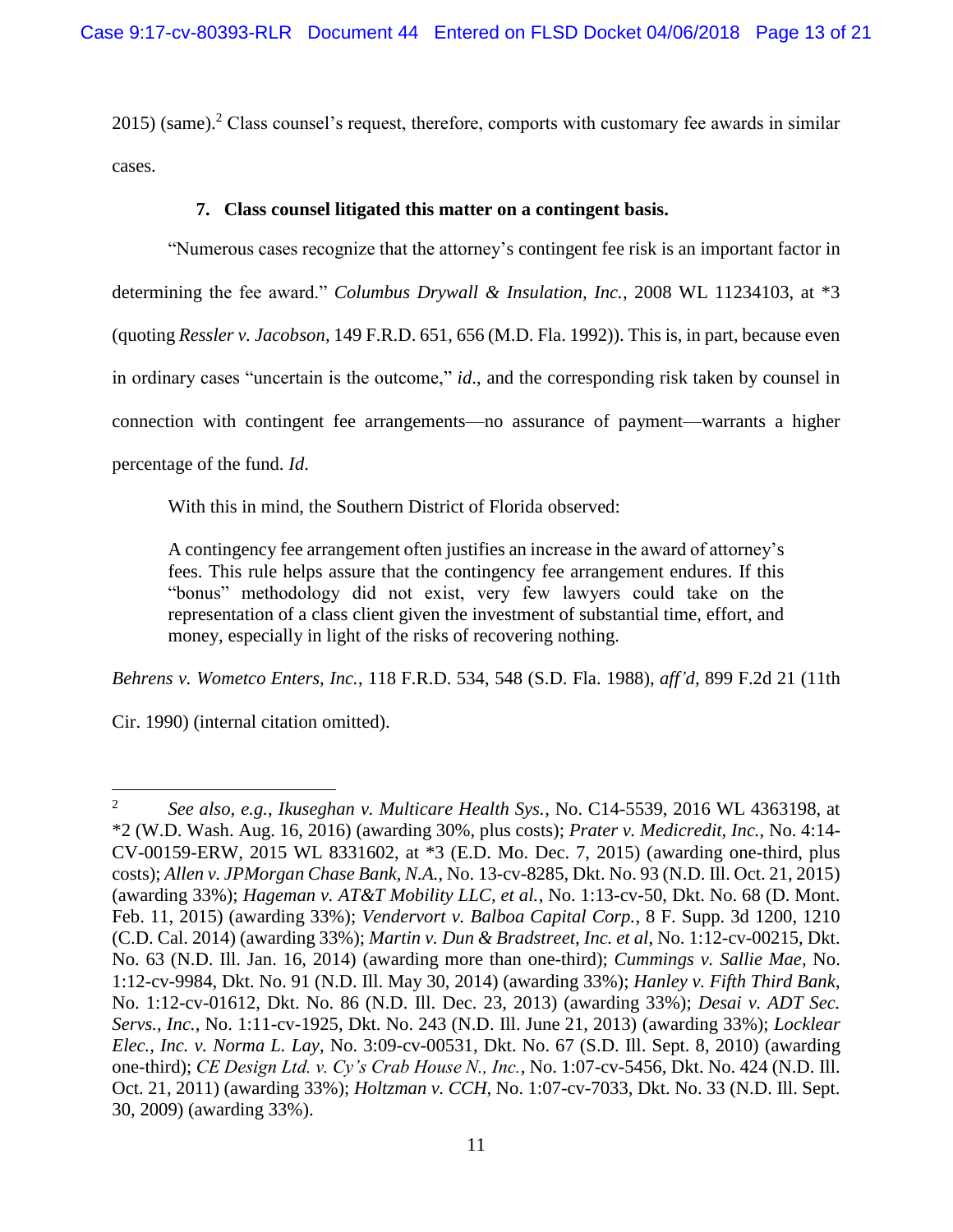Here, Mr. Johnson entered into a contingent attorneys' fee agreement with his counsel. *See*  Ex. A, ¶¶ 7, 70. In particular, the agreement permitted class counsel to apply for an award of attorneys' fees in the event that a common fund was established for the benefit of the class. Of note, the agreement also stated that class counsel would seek no more than 35% of the common fund as compensation for work performed in connection with this matter.

Thus, "[i]n undertaking to prosecute this complex action on that basis, Class Counsel assumed a significant risk of non-payment or underpayment. Numerous cases recognize such a risk as an important factor in determining a fee award." *Gevaerts*, 2015 WL 6751061, at \*13; *see also Allapattah Servs., Inc.*, 454 F. Supp. 2d at 1215 ("This factor weighs heavily in favor of a 31 and 1/3% percentage fee for Class Counsel because the fee in this action has been completely contingent."); *accord Been v. O.K. Indus., Inc.*, No. CIV–02–285–RAW, 2011 WL 4478766, at \*9 (E.D. Okla. Aug. 16, 2011) ("Courts agree that a larger fee is appropriate in contingent matters where payment depends on the attorney's success.").

#### **8. This matter was undesirable to many attorneys.**

<span id="page-13-0"></span>That class counsel worked for over a year to ultimately obtain the settlement—with no payment during that time and no guarantee of success—makes this matter undesirable to many attorneys. *See Columbus Drywall & Insulation, Inc.*, 2008 WL 11234103, at \*4 (explaining that the prospect of expending significant time and money with no assurance of payment, to litigate a case against well-represented defendants, would deter many lawyers from assuming representation).

So, although class counsel ultimately obtained a result that any attorney should be proud of, the road leading to a resolution here was paved with large quantities of time and expense that would deter many attorneys from accepting this matter. *See* Ex. A, ¶¶ 42-58, 68. And this is

12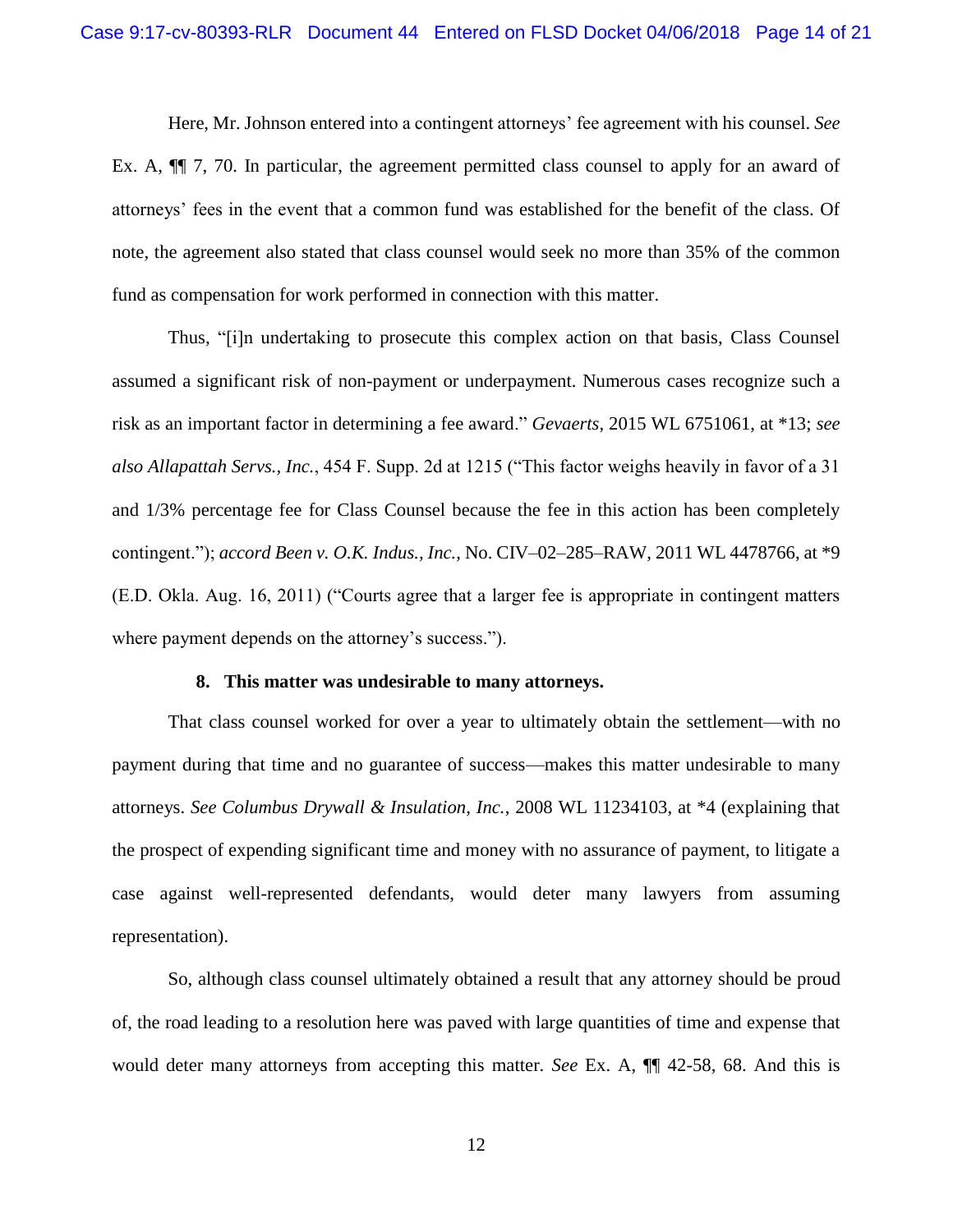especially true given the high quality of legal representation that NPAS Solutions obtained in this matter.

### <span id="page-14-0"></span>**B. Additional factors support class counsel's request for an award of attorneys' fees equal to 30% of the common fund.**

"Attorneys who undertake the risk to vindicate legal rights that may otherwise go unredressed function as 'private attorneys general.'" *Allapattah Servs., Inc.*, 454 F. Supp. 2d at 1217. This is particularly important here, where, as previously noted, *see supra*, Argument, Section I.A.1, damages awards under the TCPA—a statute that does not include a fee-shifting provision are often too small to incentivize individual actions. And given such a circumstance, "courts treat successfully fulfilling [the private attorney general role] as a . . . factor when awarding class counsel attorneys' fees." *Id*. (citing *Ressler*, 149 F.R.D. at 657) (noting that when class counsel act as private attorneys general, "public policy favors the granting of counsel fees sufficient to reward counsel for bringing these actions and to encourage them to bring additional such actions").

The public policy fostered by the private attorney general role is, however, frustrated where a defendant has the ability to overwhelm, for example, the small-firm plaintiff lawyers who typically represent consumers in actions under the TCPA. This is a reality that results from the fact that, as noted above, *see supra*, Argument, Section I.A.7, class counsel were required to risk a significant amount of time, over the course of a year, as well as out-of-pocket costs and expenses, to reach the result obtained here. And "[u]nless that risk is compensated with a commensurate reward, few firms, no matter how large or well financed, will have any incentive to represent the small stake holders in class actions against corporate America, no matter how worthy the cause or wrongful the defendant's conduct." *Allapattah Servs., Inc.*, 454 F. Supp. 2d at 1217.

Accordingly, a contingent attorneys' fee award that amounts to 30% of the common fund is appropriate where "absent an award of [such fees] . . . the entire purpose and function of class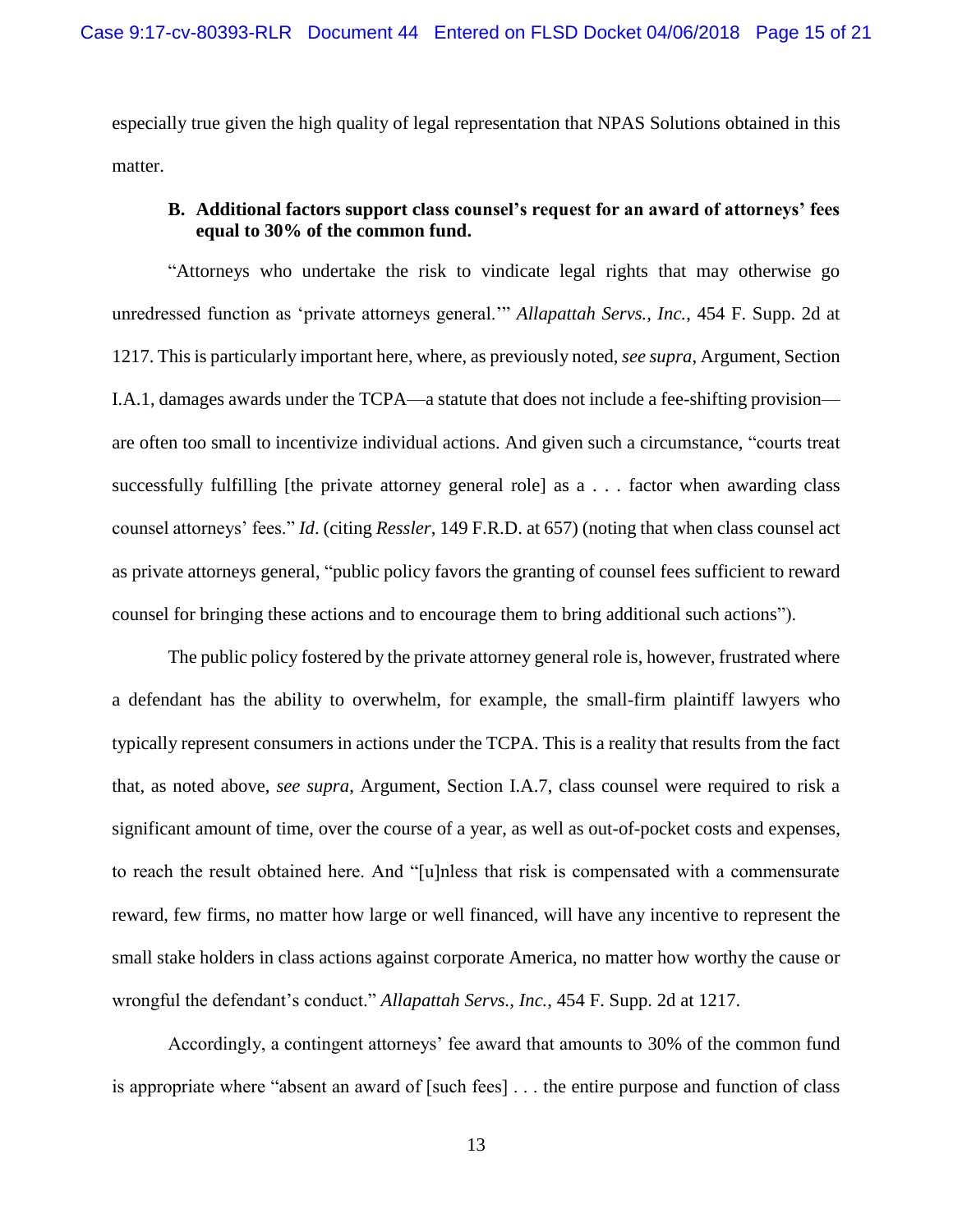litigation under Rule 23 of the Federal Rules of Civil Procedure will be undermined and subverted to the interests of those lawyers who would prefer to take minor sums to serve their own self interest rather than obtaining real justice on behalf of their injured clients." *Id*. at 1217-18 (citing John J. Coffee, Jr., *Rescuing the Private Attorney General: Why the Model of the Lawyer as Bounty Hunter is Not Working*, M. L. Rev., 216, 225-26 (1983) (the private attorney general provides an important mechanism "to enforce the federal antitrust and securities laws, to challenge corporate self-dealing in derivative actions, and to protect a host of other statutory policies," but in the absence of appropriate incentive structures, "litigated judgments are few, cheap settlements are common, and . . . the private watchdog can be bought off by tossing him the juicy bone of a higherthan-ordinary fee award in return for his acceptance of an inadequate settlement")).

With this is mind, and considering the unique circumstances of this matter—the lack of incentive for aggrieved consumers to bring individual suits, that NPAS Solutions is a defendant with substantial means, and that NPAS Solutions employs excellent legal counsel—class counsel's request for attorneys' fees is supported by the economics involved in litigating this matter. *See Gevaerts*, 2015 WL 6751061, at \*13 ("Public policy concerns—in particular, ensuring the continued availability of experienced and capable counsel to represent classes of injured plaintiffs holding small individual claims—support the requested fee here.").

What's more, and after a robust notice program, only one Class Member objected to the settlement. ECF No. 42. Plaintiff addresses that objection, submitted by a "professional" objector counsel, in a separate filing. That only one Class Member objected is significant, as the absence of a large number of objections indicates that an attorneys' fee award equal to 30% of the common fund is fair and reasonable. *See Morgan*, 2018 WL 1324690, at \*14 (noting that the presence of only one objection "weighs in favor of granting Class Counsel an attorneys' fees award of 33%.").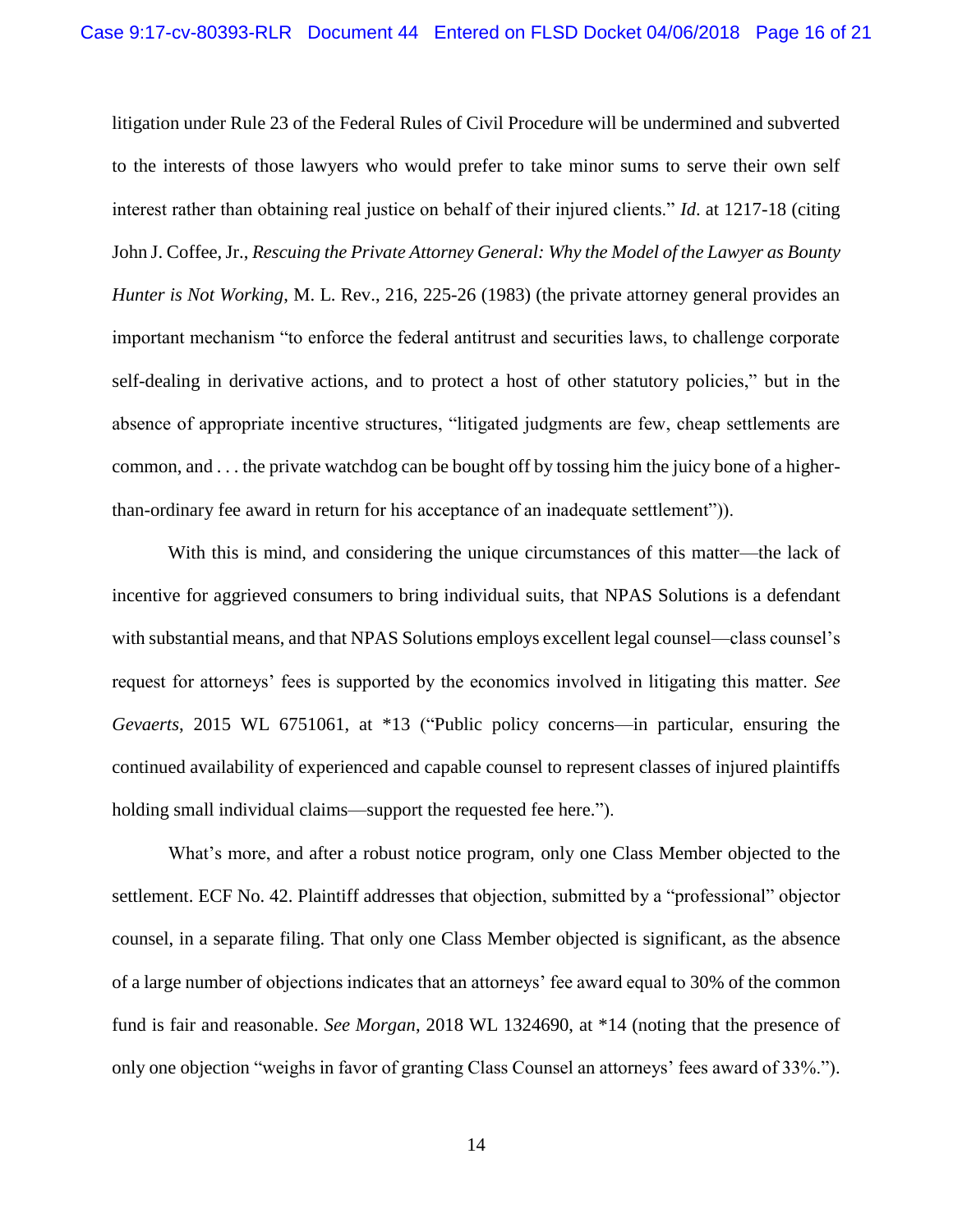### In sum:

In this action, the applicable *Johnson* factors counsel in favor of approving a 30% fee. Litigating a large class action consumes more time than an individual action and might preclude an attorney's accepting other cases during the pendency of the class-action litigation. Also, the class counsel accepted this action on contingency, and the added risk of a contingency-fee arrangement often warrants an added reward. Additionally, the class counsel's result (\$81 per class member who submitted a claim) equals or exceeds the typical award in a TCPA class action. The success of class counsel in obtaining a favorable result for the class militates toward approving the requested attorney's fee. Finally, as the class counsel observes (Doc. 57–1), the class counsel's experience in litigating a TCPA class action favors approving a 30% attorney's fee. Because the requested attorney's fee appears reasonable in this circumstance, the request is **GRANTED**.

*James*, 2017 WL 2472499, at \*2.

### <span id="page-16-0"></span>**II. This Court should approve class counsel's request for an incentive awards to Mr. Johnson in the amount of \$6,000.**

"Incentive awards are fairly typical in class action cases." *Rodriguez v. W. Publ'g Corp.*,

563 F.3d 948, 958 (9th Cir. 2009); *see also Hadix v. Johnson*, 322 F.3d 895, 897 (6th Cir. 2003)

(explaining that "[i]ncentive awards are typically awards to class representatives for their often extensive involvement with a lawsuit," and noting that "[n]umerous courts have authorized incentive awards"); *Ingram v. The Coca-Cola Co.*, 200 F.R.D. 685, 694 (N.D. Ga. 2001) ("[Courts] routinely approve incentive awards to compensate named plaintiffs for the services they provided and the risks they incurred during the course of the class action litigation."); *Allapattah Servs.*, 454 F. Supp. 2d at 1218 ("Incentive awards are not uncommon in class litigation where, as here, a common fund has been created for the benefit of the class.").

Here, Mr. Johnson took critical steps to protect the interests of the class, and spent considerable time pursuing their claims. In particular, Mr. Johnson frequently communicated with his counsel by telephone and email. He also kept himself apprised of this matter by reading documents filed with this Court, and approving drafts before filing. Mr. Johnson also responded to NPAS Solutions' discovery requests. *See* Ex. A, ¶¶ 74-76.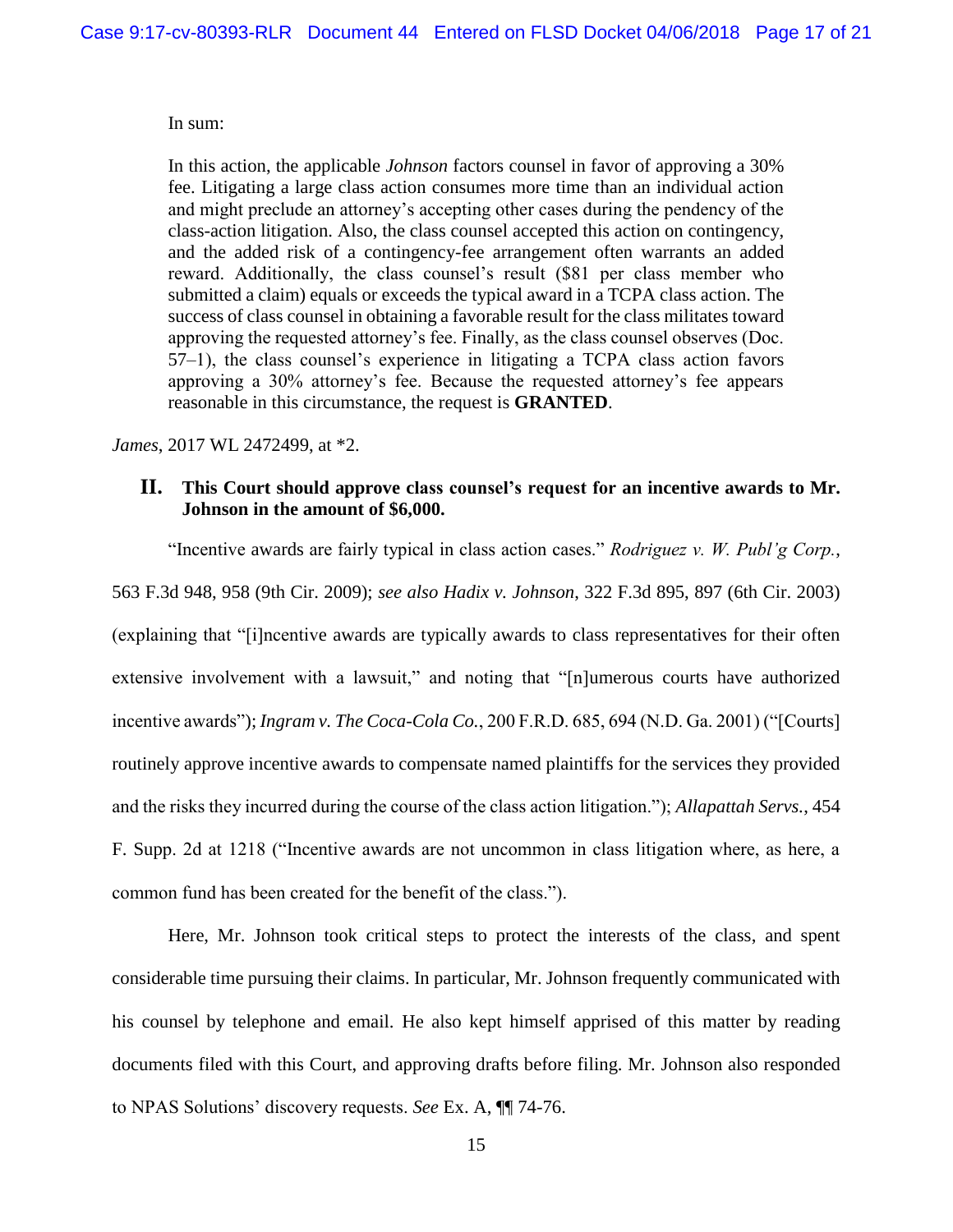Also considerable, class counsel's request for an incentive award to Mr. Johnson in the amount of \$6,000 is in line with—and in many cases significantly less than—incentive awards that courts have approved in comparable TCPA matters. *See, e.g.*, *Schwyhart*, 2017 WL 1034201 (approving \$10,000 incentive award to class representative in TCPA class action); *Cross v. Wells Fargo Bank, N.A.*, No. 2:15-cv-01270-RWS, ECF No. 103 (N.D. Ga. Feb. 10, 2017) (approving incentive award of \$15,000 to TCPA class representative); *Markos*, 2017 WL 416425, at \*3 (approving incentive awards of \$20,000 each in TCPA class action); *Jones v. I.Q. Data Int'l, Inc.*, No. 1:14-CV-00130-PJK, 2015 WL 5704016, at \*2 (D.N.M. Sept. 23, 2015) (\$20,000 incentive award from \$1 million common fund); *Prater*, 2015 WL 8331602, at \*3 (\$20,000 incentive award in TCPA class action); *Craftwood Lumber Co. v. Interline Brands, Inc.*, No. 11-CV-4462, 2015 WL 1399367, at  $*6$  (N.D. Ill. Mar. 23, 2015) (collecting cases and approving a \$25,000 service award to TCPA class representative).

This Court, therefore, should approve class counsel's request for an incentive award to Mr. Johnson in the amount of \$6,000.

# <span id="page-17-0"></span>**III. This Court should approve class counsel's request for reimbursement of litigation costs and expenses.**

"There is no doubt that an attorney who has created a common fund for the benefit of the class is entitled to reimbursement of . . . reasonable litigation expenses from that fund." *In re Rent-Way Sec. Litig.*, 305 F. Supp. 2d 491, 519 (W.D. Pa. 2003). Here, class counsel incurred reasonable costs and expenses in connection with this matter, including filing and service fees and costs associated with retaining an expert witness.

Importantly, the categories of expenses for which class counsel seek reimbursement are the type of expenses routinely charged to paying clients in the marketplace and, therefore, are properly reimbursed under Rule 23. *See Gevaerts*, 2015 WL 6751061, at \*14 ("Finally, the Court finds that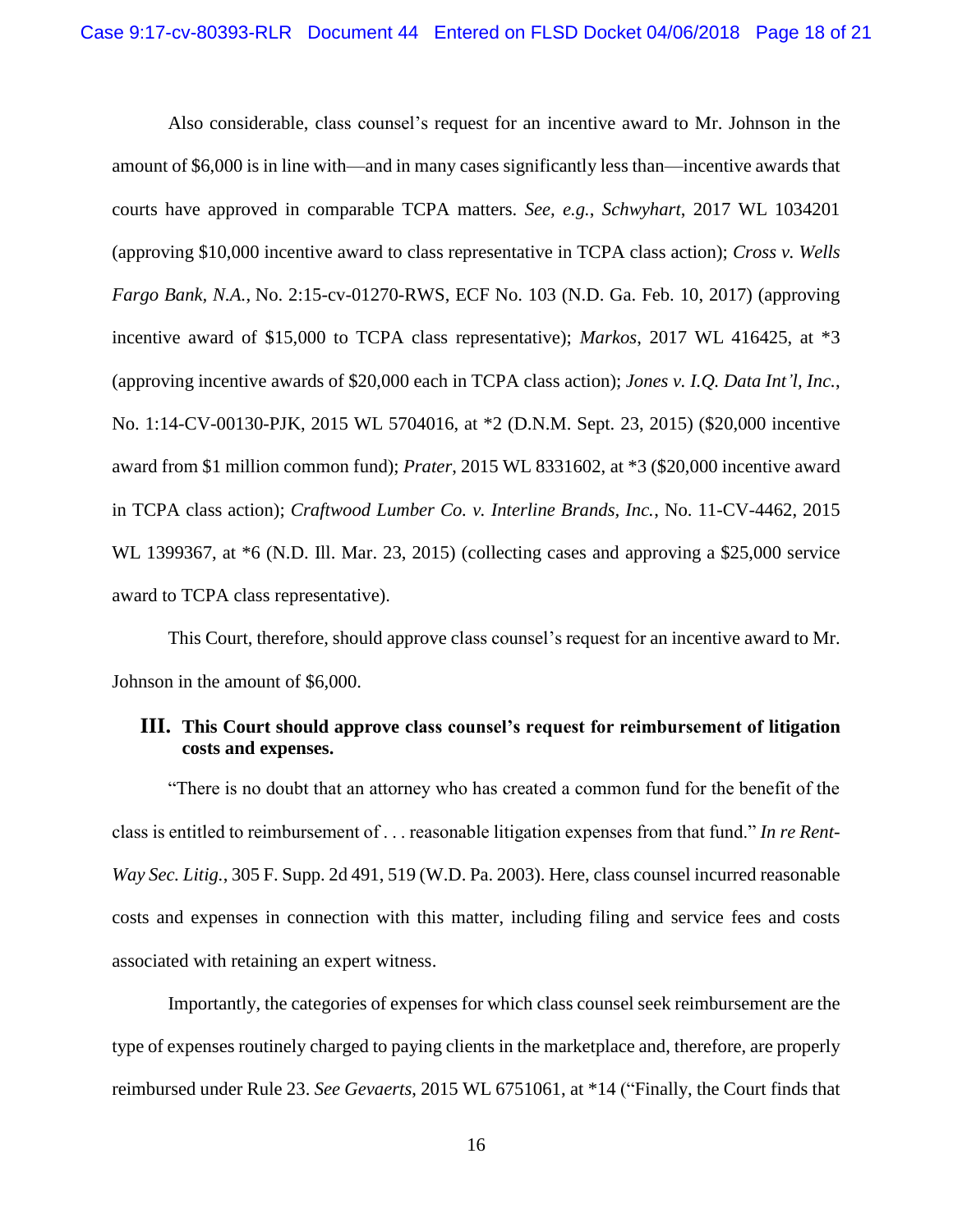Class Counsel's request for reimbursement of \$300,666.95, representing certain out-of-pocket costs and expenses that Class Counsel incurred during the prosecution and settlement of the Action against TD Bank, is reasonable and justified. These costs and expenses consists of, among others, fees for experts, photocopies, travel, online research, translation services, mediator fees, and document review and coding expenses."); *Behrens v. Wometco Enters., Inc.*, 118 F.R.D. 534, 549 (S.D. Fla 1988) ("In addition, plaintiff's counsel is entitled to be reimbursed from the class fund for the reasonable expenses incurred in this action. In summary, these expenses include the necessary costs associated with any action: travel, depositions, filing fees, postage, telephone, and copying. The \$31,456.41 paid by the plaintiff's counsel for these expenses is fair and reasonable.") (internal citation omitted).

Here, class counsel seek the reimbursement of \$3,475.52 in litigation costs and expenses. *See* Ex. A,  $\P$  78-82 (documenting reimbursable litigation costs and expenses). These expenses are eminently reasonable in a class action like this and were necessary to the successful prosecution of this action.

Noteworthy, no class members objected to counsel's request for reimbursement of litigation costs and expenses, which are considerably less than the \$6,000 in costs and expenses set forth in the class notice.

### **Conclusion**

<span id="page-18-0"></span>Class counsel respectfully request that this Court grant their requests for an award of attorneys' fees in an amount equal to 30% of the common fund, as well as reimbursement of litigation costs and expenses in the amount of \$3,475.52, and for an incentive award to Mr. Johnson in the amount of \$6,000.

17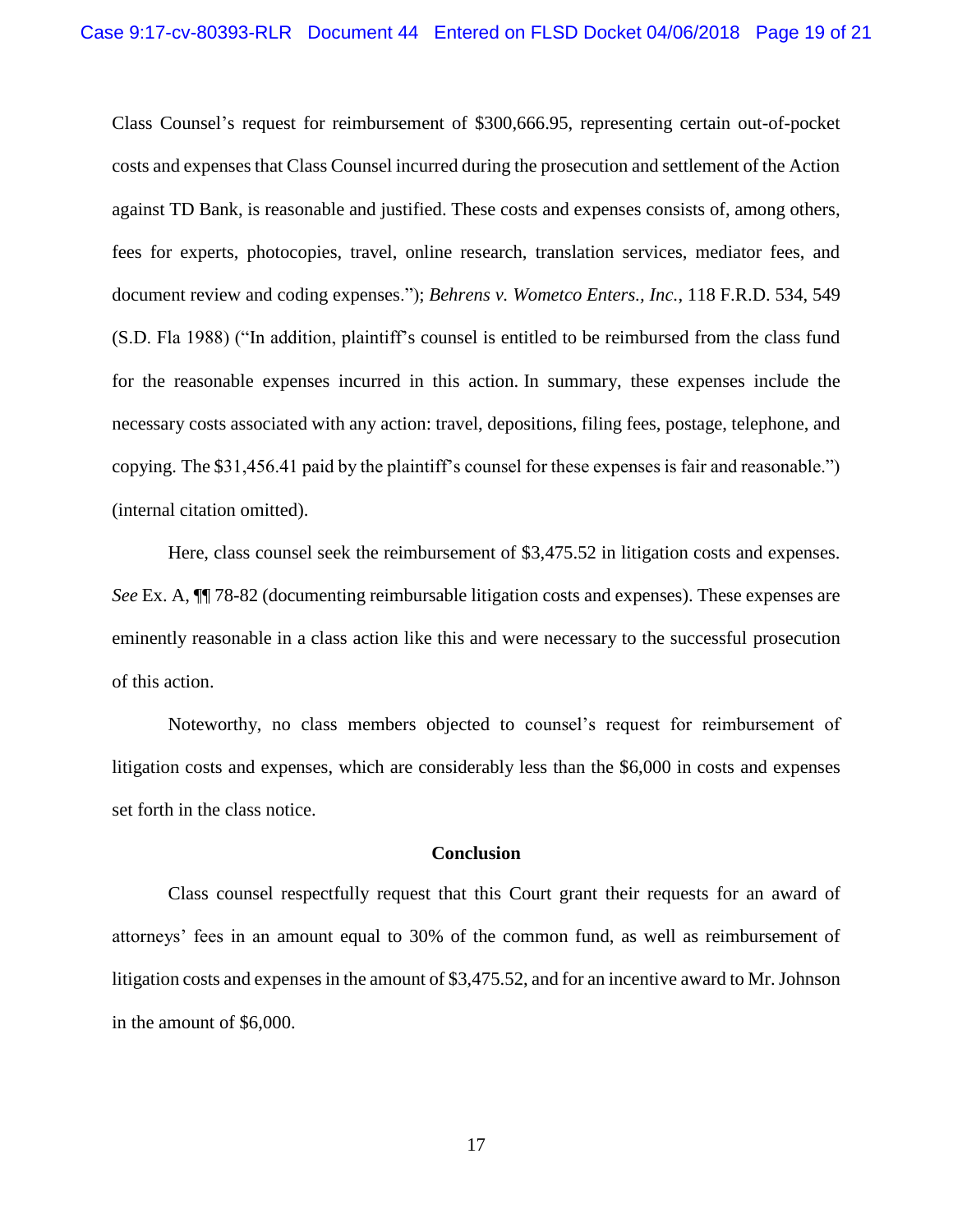Case 9:17-cv-80393-RLR Document 44 Entered on FLSD Docket 04/06/2018 Page 20 of 21

### **Local Rule 7.1(a)(3) Certification**

<span id="page-19-0"></span>Counsel for Mr. Johnson conferred with counsel for NPAS Solutions, and NPAS Solutions

does not oppose the requested relief.

Dated: April 6, 2018 */s/ Michael L. Greenwald* Michael L. Greenwald James L. Davidson Jesse S. Johnson GREENWALD DAVIDSON RADBIL PLLC 5550 Glades Road, Suite 500 Boca Raton, FL 33431 Telephone: 561.826.5477 Fax: 561.961.5684 mgreenwald@gdrlawfirm.com jdavidson@gdrlawfirm.com jjohnson@gdrlawfirm.com

> Aaron D. Radbil GREENWALD DAVIDSON RADBIL PLLC 106 E. 6th Street, Suite 913 Austin, TX 78701 Telephone: 512.322.3912 Fax: 561.961.5684 aradbil@gdrlawfirm.com

Class Counsel